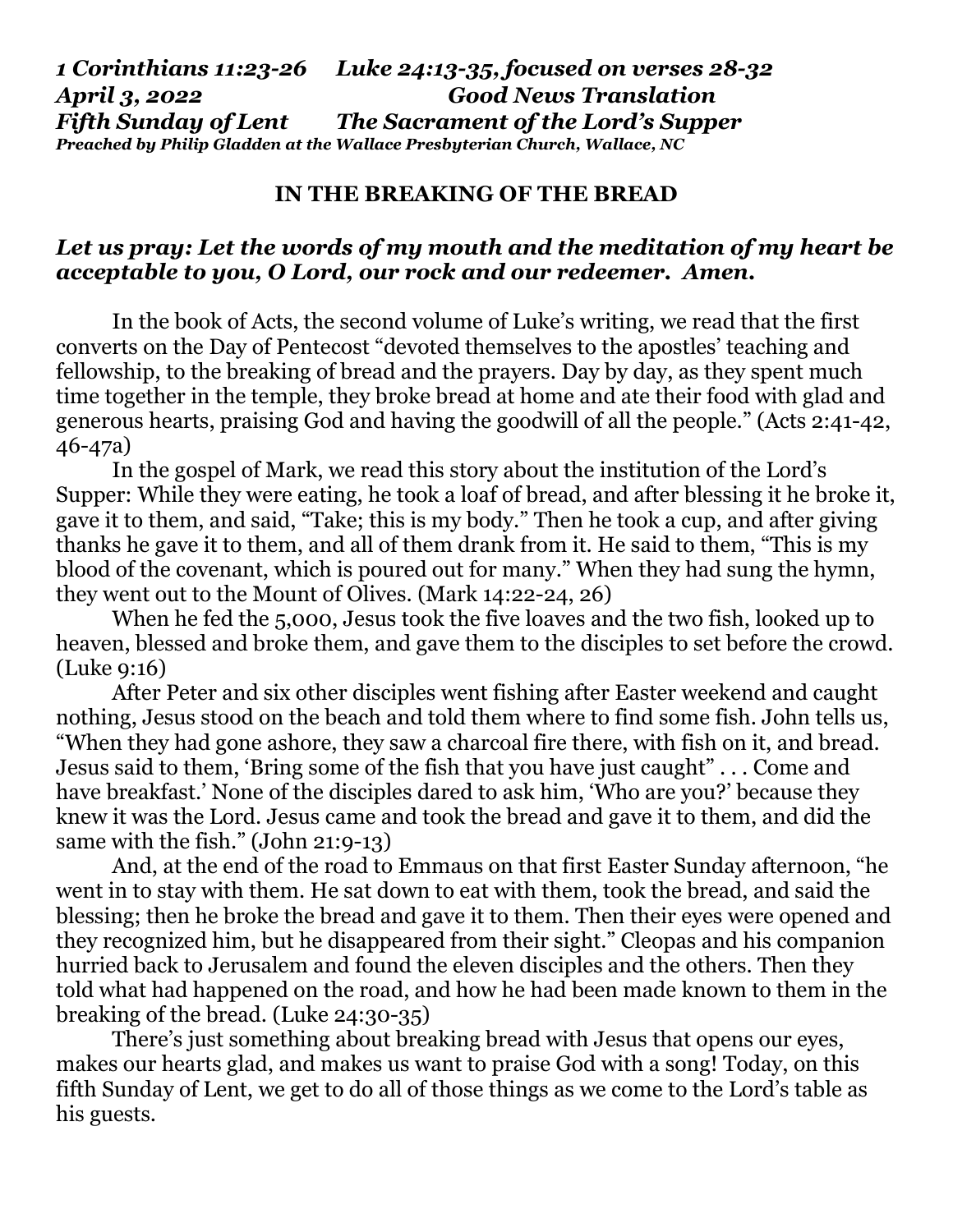Johnny Cash sang a song, "Breaking Bread."

*Breaking bread, breaking bread, We are gathered here together to break bread. Breaking bread, breaking bread, We are gathered here together to break bread.* 

*It's not the barley or the wheat, It's not the oven or the heat That makes this bread so good to eat, It's the needing and the sharing that makes the meal complete.* 

*Upon the water bread is cast, The last is first, the first is last; For everyone who eats this bread, There are thousands, maybe more, that will be fed.* 

*Breaking bread, breaking bread, We are gathered here together to break bread.* 

 Bob Hurd, a noted Roman Catholic music teacher, composer, and liturgist, wrote "In the Breaking of the Bread."

> *In the breaking of the bread We have known him; we have been fed. Jesus the stranger, Jesus the Lord, Be our companion, be our hope.*

*Bread for the journey, strength for our years, Manna of ages of struggle and tears. Cup of salvation, fruit of the land, Bless and receive now, the work of our hands.* 

*Bread of the promise, people of hope, Wine of compassion, life for the world. Gathered at table, joined as one body. Sealed in the Spirit, sent by the Word.* 

*In the breaking of the bread We have known him; we have been fed. Jesus the stranger, Jesus the Lord, Be our companion, be our hope.*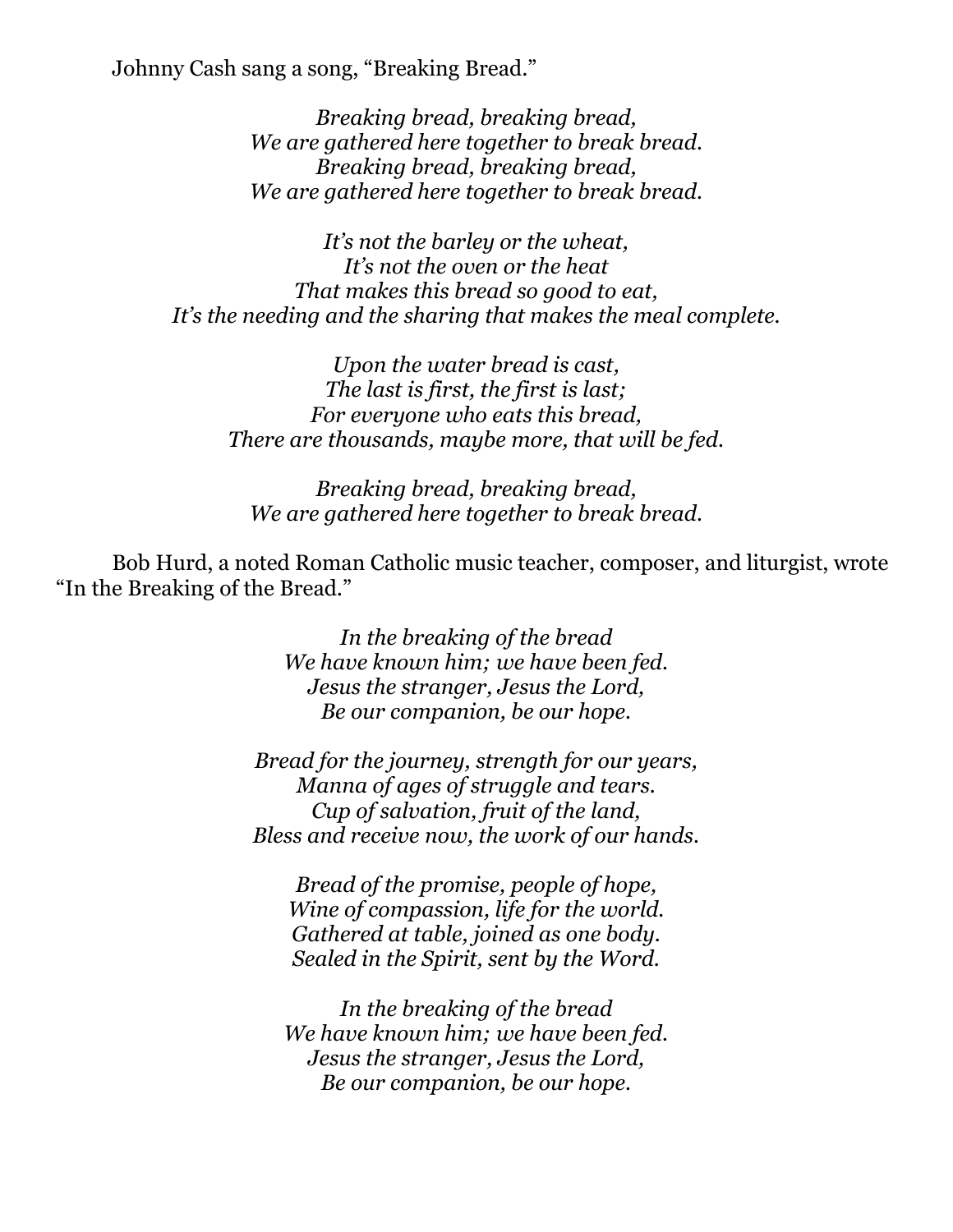Bob Hurd also wrote a song particular to this Emmaus Road story, called "Two Were Bound for Emmaus." Here is the first verse:

> *All their hope for the future had been nailed to a cross. Love unknown then walked beside them, come back from the dead, and they knew him in the breaking of the bread.*

 Award winning composer Michael Philip Ward wrote a song, "In the Breaking of the Bread (We Saw Him!)," which tells the story of Cleopas and his companion breaking bread with Jesus and invites us to recognize the risen Lord Jesus here with us at the table today.

> *In the walking on the road, we saw Him. In the telling of our hopes, we saw Him. In the burning of our hearts, we saw the Lord. At the meal He took the bread, and then He blessed it, broke it, offered it. In the breaking of the bread, we saw Him! Suddenly our eyes were opened, and we knew He was alive!*

*In the breaking of the bread, we saw Him! Suddenly our eyes were opened. There within our midst was Jesus, and we knew He was alive. In the breaking of the bread, He is here with us again, and we know He is alive. Alleluia! Alleluia! Alleluia! Alleluia! Alleluia! Alleluia!* 

 Cleopas and his companion thought Jesus was dead. Oh, they had heard reports of him being alive, but, really, who could believe that? But in the breaking of the bread, they saw him! Suddenly their eyes were opened and there within their midst was Jesus and they knew he was alive!

 We've heard the story all our lives, how Jesus of Nazareth was a prophet mighty in deed and word before God and all the people. We've heard how the religious leaders handed him over to be condemned to death and crucified him. We've even heard the stories that he is alive!

 But sometimes our eyes get clouded over by our doubts and sorrows and troubles and worries and crushed hopes, and we don't recognize the stranger who walks along with us through this journey of life. Maybe that's how you're feeling this morning. Maybe it's hard to see Jesus at work in your life and in the world today. Then again, maybe your eyes are wide open and you're well aware of the presence of the Lord in this